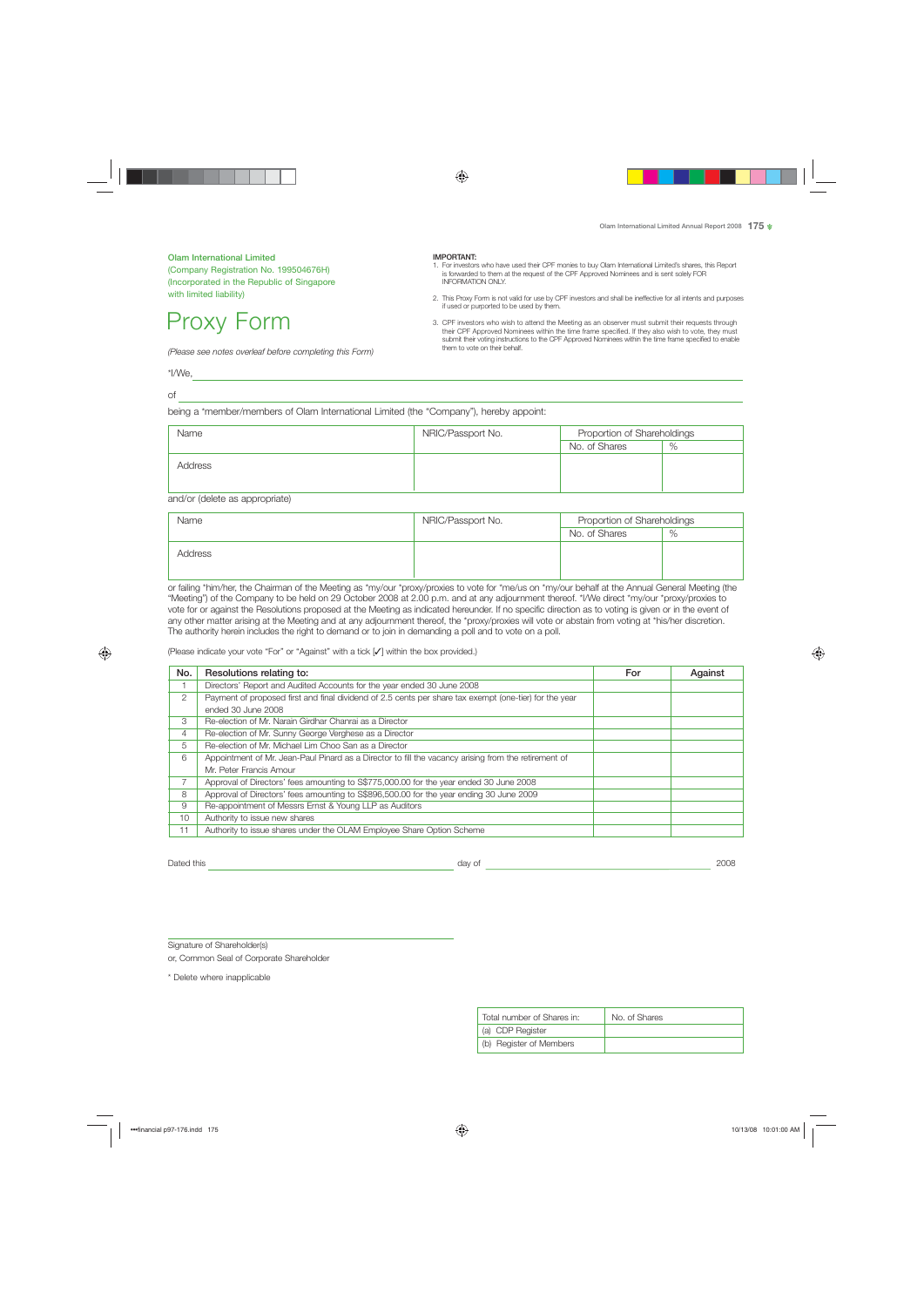### Notes:

- 1. Please insert the total number of Shares held by you. If you have Shares entered against your name in the Depository Register (as defined in Section 130A of the Companies Act, Chapter 50 of Singapore), you should insert that number of Shares. If you have Shares registered in your name in the Register of Members, you should insert that number of Shares. If you have Shares entered against your name in the Depository Register and Shares registered in your name in the Register of Members, you should insert the aggregate number of Shares entered against your name in the Depository Register and registered in your name in the Register of Members. If no number is inserted, the instrument appointing a proxy or proxies shall be deemed to relate to all the Shares held by you.
- 2. A member of the Company entitled to attend and vote at a meeting of the Company is entitled to appoint one or two proxies to attend and vote instead of him/her. A proxy need not be a member of the Company.
- 3. Where a member appoints two proxies, the second named proxy shall be an alternate to the first named or at the Company's option to treat the instrument of proxy as invalid unless he/she specifies the proportion of his/her shareholding (expressed as a percentage of the whole) to be represented by each proxy.
- 4. The instrument appointing a proxy or proxies must be deposited at the registered office of the Company at 3 Church Street, #08-01 Samsung Hub, Singapore 049483 not less than 48 hours before the time appointed for the Annual General Meeting.
- 5. (i) The instrument appointing a proxy or proxies must be under the hand of the appointor or of his attorney duly authorised in writing.
	- (ii) Where the instrument appointing a proxy or proxies is executed by a corporation, it must be executed either under its seal or under the hand of an officer or attorney duly authorised.
	- (iii) Where the instrument appointing a proxy is signed on behalf of the appointor by an attorney, the letter or the power of attorney or other authority, if any, or a duly certified true copy thereof shall (failing previous registration with the Company) if required by law, be duly stamped and be deposited at the Registered Office, not less than forty-eight hours before the time for holding the meeting or adjourned meeting at which the person named in the instrument proposes to vote and in default the instrument of proxy shall not be treated as valid.
- 6. A corporation which is a member may authorise by resolution of its directors or other governing body such person as it thinks fit to act as its representative at the Meeting, in accordance with Section 179 of the Companies Act, Chapter 50 of Singapore.

## General:

The Company shall be entitled to reject the instrument appointing a proxy or proxies if it is incomplete, improperly completed or illegible or where the true intentions of the appointor are not ascertainable from the instructions of the appointor specified in the instrument appointing a proxy or proxies. In addition, in the case of Shares entered in the Depository Register, the Company may reject any instrument appointing a proxy or proxies lodged if the member, being the appointor, is not shown to have Shares entered against his name in the Depository Register as at 48 hours before the time appointed for holding the Meeting, as certified by The Central Depository (Pte) Limited to the Company.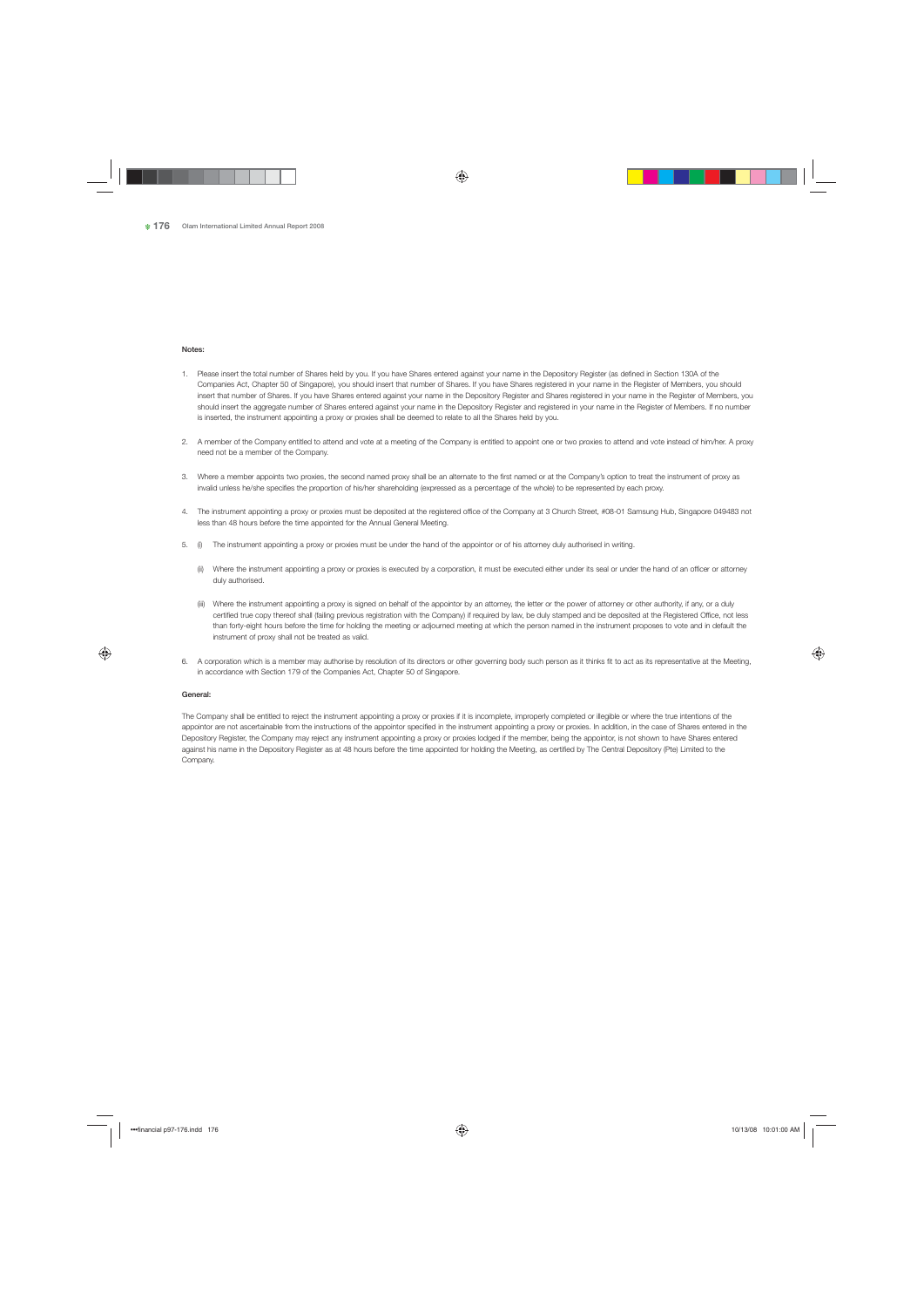# Our Cover

In the changing world of agri-commodities, Olam plays a vital role as a global supply chain manager of 17 products, sourcing and distributing a total of 4.93m metric tonnes. of various commodities, through its operations in over 60 countries worldwide.

# Our Identity

z. **STANDS** 

Olam is a Hebrew word meaning 'transcending boundaries', which epitomises the spirit of our company. Our distinctive corporate symbol and logotype represents many of our core values such as growth, outward focus, vigour and imagination. Our corporate colours are green, representing our vibrancy and orange, representing the earth from which all our products are derived.

Olam International Limited 9 Temasek Boulevard #11-02 Suntec Tower Two Singapore 038989

Telephone (65) 6339 4100 Facsimile (65) 6339 9755 Website www.olamonline.com Contact us enquiries@olamnet.com